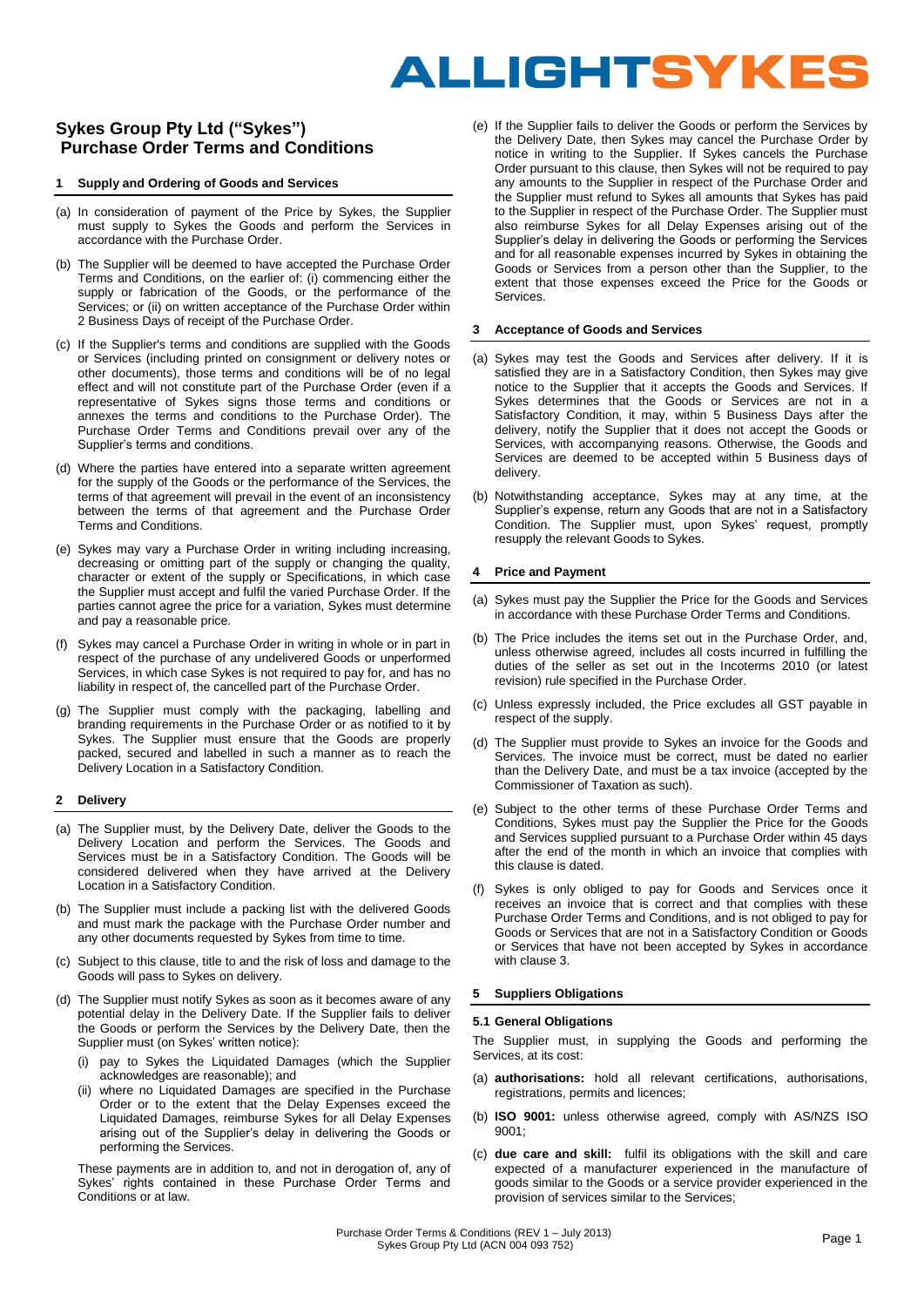- (d) **provide access:** provide Sykes, its representatives and customers and any Authorities with reasonable access to the Supplier's facilities to inspect the manufacturing processes, test records, quality control procedures and records and storage facilities;
- (e) **retain quality records:** retain all quality and testing records in relation to the Goods for at least 15 years from the date of the record; and
- (f) **compliance by subcontractors and suppliers:** ensure that all of its subcontractors (if approved under clause 5.3(a)) and suppliers comply with clauses 5.1 and 5.2.

### **5.2 Obligations related to the Goods and Services**

The Supplier must, at its cost:

- (a) **comply with Specifications, laws etc**: ensure that all Goods and Services supplied pursuant to the Purchase Order are in accordance with the Specifications, applicable laws, applicable Australian industry and safety standards (including standards notified by Sykes);
- (b) **quality assurance:** maintain a quality assurance system conforming with best practice in the manufacturing industry; the agreed PPAP Guidelines; and any other reasonable quality requirements advised by Sykes from time to time;
- (c) **Defective Goods:** immediately notify Sykes if it becomes aware of any defect or issue relating to the Goods or Services, and support and comply with any product recall program or quality inspection or audit initiated by Sykes or by any government agency;
- (d) **inform of Intellectual Property claims:** notify Sykes in writing immediately of any claim arising from the infringement or alleged infringement of any person's Intellectual Property relating to the Goods or Services;
- (e) **not admit liability:** not admit liability on behalf of Sykes in respect of any complaint, action, suit, claim, proceeding, demand or loss (**Claim**) relating to any of the Goods or Services;
- (f) **not incur liability for Sykes:** not resolve or settle any complaint or Claim relating to any of the Goods or Services which may result in Sykes incurring any liability;
- (g) **deal promptly:** deal promptly with all complaints or Claims relating to any of the Goods or Services so that they will not result in Sykes incurring any liability;
- (h) **cooperate**: in any dispute or proceedings involving a Claim in relation to any of the Goods or Services, provide such cooperation and assistance as reasonably required by Sykes, including consenting to being joined as a party to such proceedings; and
- (i) **comply with Sykes site standards**: not interfere with Sykes' activities at the Delivery Location and ensure that all of the Supplier's employees, agents and contractors comply with Sykes site standards and procedures and follow all reasonable directions of Sykes at the Delivery Location.

#### **5.3 Miscellaneous**

- (a) The Supplier may only subcontract the manufacturing of the Goods or performance of the Services with Sykes' prior written consent. Any subcontracting will not relieve the Supplier from its liabilities and responsibilities under these Purchase Order Terms and **Conditions**
- (b) The Supplier must comply with the agreed PPAP Guidelines in the supply of the Goods. If they are amended, Sykes must make an updated version available to the Supplier.
- (c) Sykes and its auditors may, at reasonable times, enter premises occupied by the Supplier to ensure the Supplier has complied with these Purchase Order Terms and Conditions.
- (d) Sykes may change the Specifications from time to time by written notice to the Supplier. If a change to the Specifications results in a material increase or decrease in the costs incurred by the Supplier in supplying the Goods or Services, then either party may request a review of the Price.

# **6 Intellectual Property**

- (a) The Supplier acknowledges and agrees that Sykes owns all rights, including the Intellectual Property rights, in the Sykes IP and any Improvements; the Supplier acquires no rights in the Sykes IP, any Improvements or any other material provided by Sykes under the Purchase Order; and the Supplier must not, without Sykes' written consent, use the Sykes IP or any Improvements for any purpose except for the manufacture of the Goods or performance of the Services for Sykes and the performance of its obligations under these Purchase Order Terms and Conditions.
- (b) The Supplier must not register or apply to register any rights in relation to the Sykes IP or any Improvements, and must not challenge or in any way impair the Sykes IP or Sykes' rights in any Improvement.
- (c) To the extent that any Intellectual Property rights relating to the Goods and the Improvements do not vest in Sykes, the Supplier grants to Sykes a perpetual, irrevocable, royalty free, non-exclusive licence to use and adapt the Goods and Improvements, incorporate the Goods and Improvements into other products, to sell, market, advertise and distribute the Goods and any products into which the Goods are incorporated, to provide information and instructions regarding the Goods to Sykes' customers and to grant Sykes' customers the same rights granted to Sykes in this clause 6(c).

# **7 Confidential Information**

- (a) Each party must keep confidential all of the other party's Confidential Information, not disclose it without the other party's prior written consent, and ensure that such Confidential Information is disclosed only to those of its directors, officers, employees or agents who need (and then only to the extent that they need) that Confidential Information for the purposes of fulfilling their obligations or exercising their rights under these Purchase Order Terms and Conditions.
- (b) Each party must use its best efforts to cause all of its directors, officers, employees, agents, suppliers and subcontractors who have access to the other party's Confidential Information to observe all the obligations of confidentiality under this clause 7.
- (c) Nothing in these Purchase Order Terms and Conditions prohibits disclosure by a party of information which is in the public domain (other than as a wrongful act of that party) or required to be disclosed by law or any government agency having authority over a party, provided that before making any such disclosure, the party to the extent reasonably possible, provides the other party with sufficient notice to enable the other party to seek a protective order or other remedy.
- (d) Nothing in these Purchase Order Terms and Conditions prohibits disclosure by a party of information which is given to a party's legal or financial advisers for the purpose of obtaining legal or financial advice (as applicable).

# **8 Warranties and Indemnities**

#### **8.1 Supplier warranties**

The Supplier represents and warrants to Sykes that:

- (a) **skill:** it has the skill, experience and personnel necessary to manufacture the Goods and provide the Services in accordance with the Purchase Order:
- (b) **timeliness:** it has sufficient storage facilities and quantities of Goods, spare parts and accessories necessary to enable it to fulfil the Purchase Order in a timely manner;
- (c) **no infringement:** the Goods, and the processes used by the Supplier to manufacture the Goods, will not infringe the Intellectual Property of any person; and
- (d) **title:** all Goods will be delivered to Sykes free of any lien, encumbrance or restrictions as to title.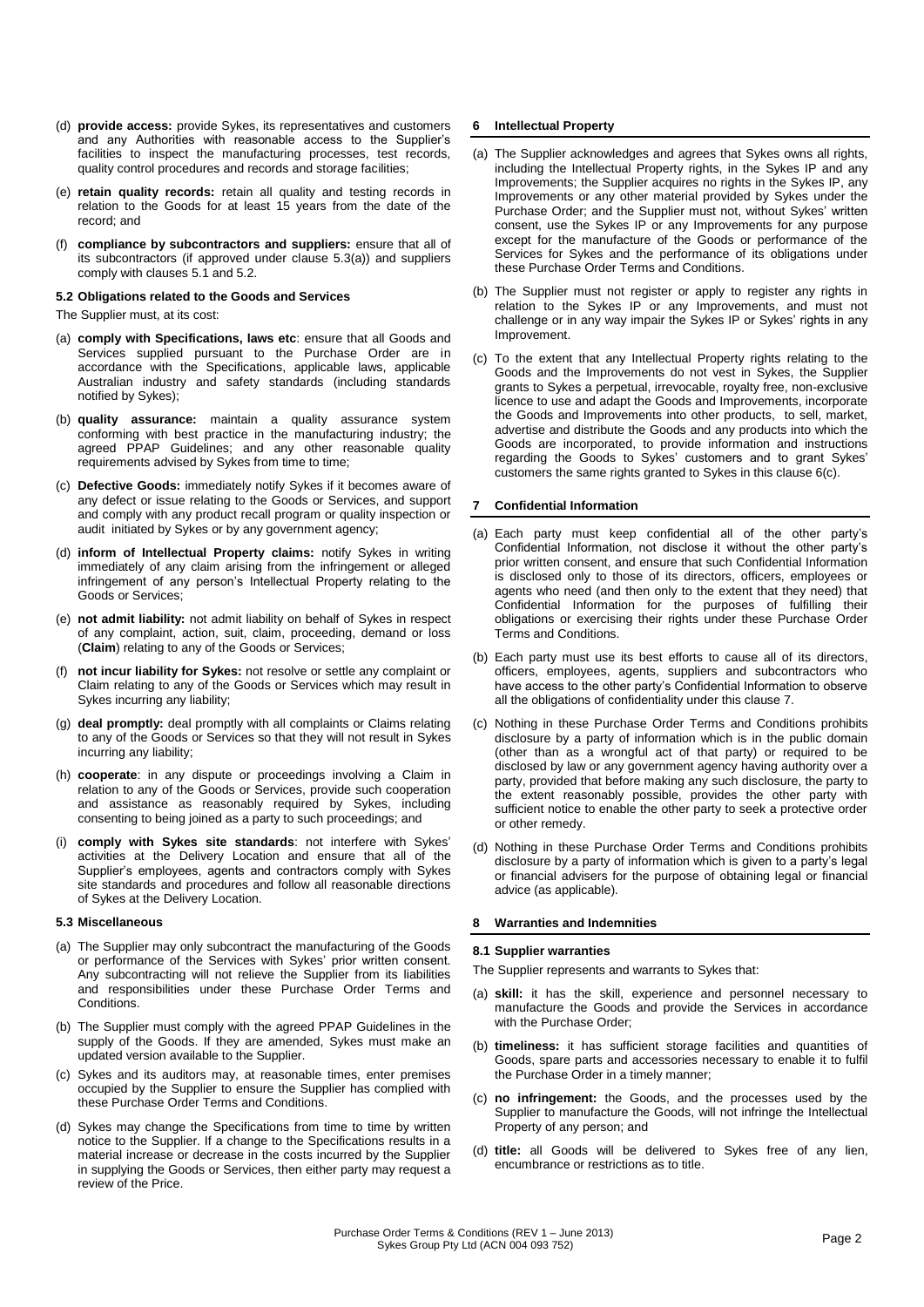# **8.2 Product warranty**

- (a) The Supplier represents and warrants to Sykes that the Goods and Services will conform with the Specifications; be of merchantable quality and in good condition and fit for their intended use; and be free from defects for the duration of the Warranty Period. The Goods must be new unless otherwise specified by Sykes in writing.
- (b) This warranty is not intended to exclude or restrict any warranties, guarantees or implied terms or conditions under any laws, and will survive any delivery, inspection, acceptance or payment by Sykes.

#### **8.3 Third Party Warranty**

The Supplier must ensure that any third party who supplied any part of the Goods to the Supplier or performed any aspect of the manufacture of the Goods, provides to Sykes a manufacturer's warranty in respect of the Goods or part of the Goods that:

- (a) applies for at least the duration of the Warranty Period;
- (b) includes, without limitation, replacing Goods which are faulty or damaged, or which do not comply with the applicable laws and standards, or which are defective in any other way;
- (c) Sykes can pass on to its distributors and customers; and
- (d) survives any delivery, inspection, acceptance or payment by Sykes.

#### **8.4 Warranty claims**

- (a) Subject to clause 8.4(c), if Sykes believes that any of the Goods or Services do not comply with any warranty conditions stated in these Purchase Order Terms and Conditions during the Warranty Period, and notifies the Supplier, the Supplier must at its cost (including all delivery and packaging costs), within 15 Business Days after the date of the notification, at Sykes' option, either:
	- (i) re-perform the Services; or
	- (ii) collect the defective Goods from Sykes and indemnify Sykes against all damages and losses incurred by Sykes resulting from the delivery of the defective Goods.
- (b) Subject to clause 8.4(c), if the Supplier identifies that any of the Goods or Services do not comply with any warranty conditions stated in these Purchase Order Terms and Conditions during the Warranty Period, and notifies Sykes of the non-compliance, Sykes may direct the Supplier, at the Supplier's cost (including all delivery and packaging costs) to either:
	- (i) re-supply the Goods or re-perform the Services; or
	- (ii) remedy the defect in the Goods or Services; or
	- (iii) reimburse Sykes what it has paid in respect of the Goods or Services, including packaging and delivery costs,

provided that any such remedy or action does not cause any delay in Sykes' production.

- (c) If the Supplier does not comply with clause 8.4(a) or any direction under clause 8.4(b) or if Sykes deems it appropriate, where Sykes believes that any of the Goods or Services do not comply with any warranty during the Warranty Period, Sykes may:
	- (i) remedy the defect in the Goods or Services itself at the Supplier's cost (including all delivery and packaging costs);
	- (ii) have a third party remedy the defect in the Goods or Services at the Supplier's cost (including all delivery and packaging costs); or
	- (iii) return the defective Goods to the Supplier and the Supplier shall indemnify Sykes against all damages and losses incurred by Sykes resulting from the delivery of defective Goods.

#### **8.5 Supplier's Indemnity**

The Supplier indemnifies Sykes, and must keep Sykes indemnified, against any loss, claim, action, damage, liability, cost, charge or expense of whatever nature and however occurring or incurred (**Loss**) which Sykes suffers, incurs or is liable for arising from or in connection with:

(a) Any act or omission of the Supplier or its employees, officers, agents or contractors (**the Supplier Personnel**), including any negligence, any wrongful act or omission, or any warranty given by the Supplier in connection with the Goods or Services;

- (b) Personal injury, including sickness and death arising out of any act or omission of the Supplier or the Supplier Personnel;
- (c) Damage to, or loss of, property arising out of any act or omission of the Supplier or the Supplier Personnel; or
- (d) Any breach of these Purchase Order Terms and Conditions by the Supplier.

This indemnity does not in any way reduce or qualify Sykes' rights at common law in respect of the events that are the subject of the indemnity.

#### **8.6 Limitation of Liability**

Sykes is not liable to the Supplier for any Loss which the Supplier suffers, incurs or is liable for in connection with the manufacture, delivery and supply of Goods or Services under these Purchase Order Terms and Conditions.

#### **9 Insurance**

- (a) The Supplier must effect and maintain with reputable insurers public liability insurance, workers compensation insurance and professional indemnity insurance as required under applicable laws, for \$20 million per event, together with any other insurance specified in the Purchase Order (**Insurances**).
- (b) The Supplier must punctually pay all premiums and other amounts necessary to maintain the Insurances, and must not do or permit to be done anything which may cause any of the Insurances to be cancelled, avoided or otherwise prejudiced.
- (c) If the Supplier fails to effect or maintain any Insurances as required by these Purchase Order Terms and Conditions, or to provide evidence to Sykes of such Insurances within 10 Business Days after a request by Sykes, Sykes may at its option obtain or maintain the Insurances and may recover the cost of doing so as a debt due from the Supplier; or set-off the premiums payable for the relevant Insurances against amounts payable to the Supplier.

# **10 Force Majeure**

Where Force Majeure prevents or delays the performance of any obligation under these Purchase Order Terms and Conditions, that obligation is suspended as long as the Force Majeure continues. If a Force Majeure continues for a period of 3 months or more, the other party may (without affecting the accrued rights and obligations of the parties as at the date of termination) terminate the Purchase Order immediately by notice to the party claiming Force Majeure.

# **11 Termination**

#### **11.1 Termination by Sykes**

Sykes may, without affecting the accrued rights and obligations of the parties as at the date of termination, terminate the Purchase Order immediately by notice to the Supplier if:

- (a) the Supplier breaches these Purchase Order Terms and Conditions and, in Sykes' reasonable opinion, the breach:
	- (i) cannot be remedied; or
	- (ii) can be remedied, but is not remedied by the Supplier within 10 Business Days after Sykes gives the Supplier notice of the breach;
- (b) the Supplier is in breach of its confidentiality obligations;
- (c) the Supplier closes or disposes of all or a substantial part of its business; or
- (d) there is a 'change of control' of the Supplier, for the purposes of the *Corporations Act 2001*.

#### **11.2 After termination**

When the Purchase Order is terminated, its terms continue to bind the parties for transactions relating to the Goods and Services entered into before termination. The Supplier must, within 10 Business Days after termination, pay Sykes any amounts it owes Sykes and must, at Sykes'